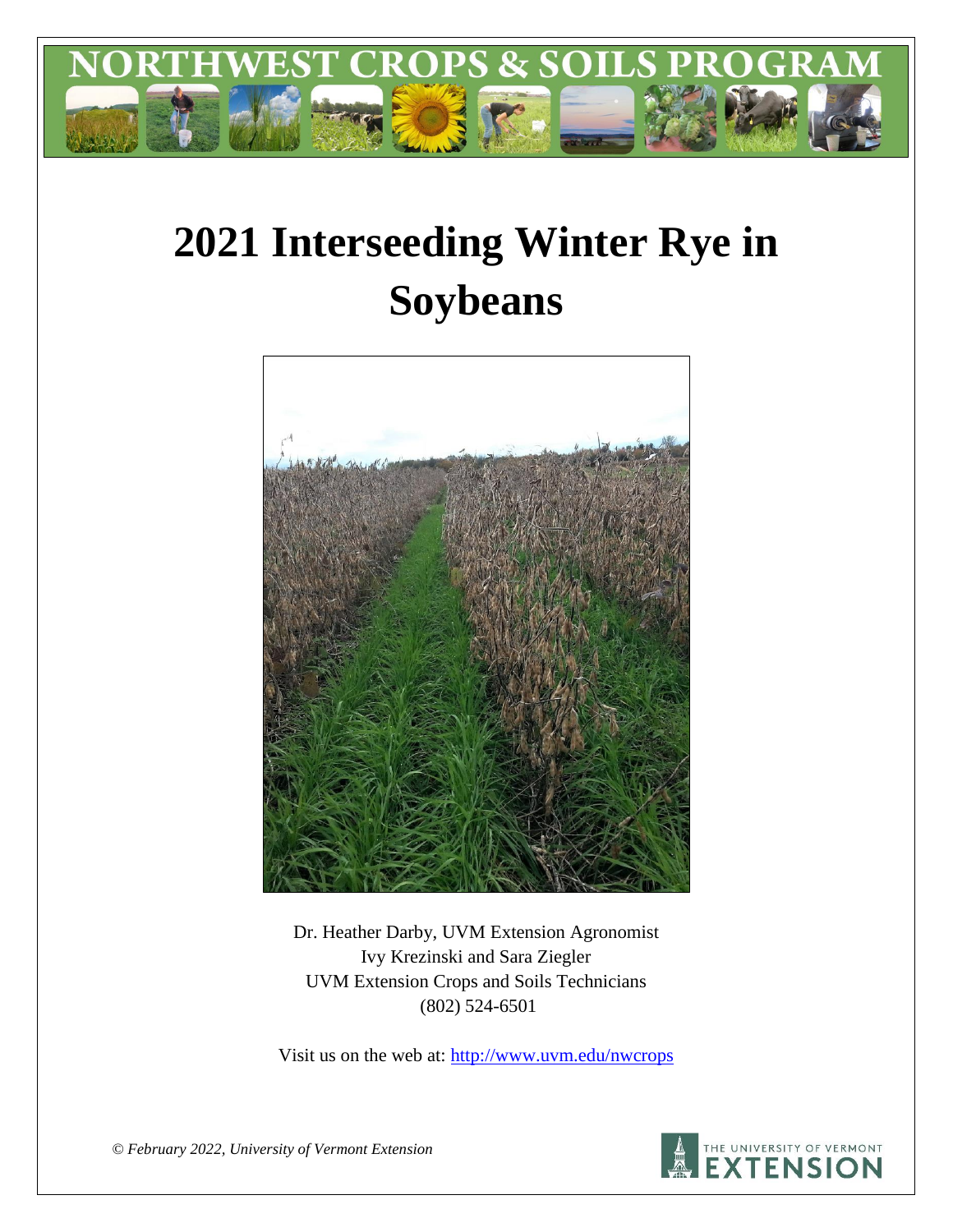#### **2021 INTERSEEDING WINTER RYE IN SOYBEANS Dr. Heather Darby, University of Vermont Extension [heather.darby\[at\]uvm.edu](mailto:heather.darby@uvm.edu?subject=2012%20Short%20Season%20Corn%20Report)**

Soybeans are grown for human consumption, animal feed, and biodiesel and can be a useful rotational crop in corn silage and grass production systems. As cover cropping expands throughout Vermont, it is important to understand the potential benefits, consequences, and risks associated with growing cover crops in various cropping systems. Establishing a good cover crop in the fall can be a challenge due to the later harvest date of soybeans in Vermont. To support the local soybean market and to gain a better understanding of interseeding cover crops in soybean production systems, the University of Vermont Extension Northwest Crop and Soils (NWCS) Program, as part of a grant from the Eastern Soybean Board, conducted a trial in 2021 to investigate the impact of winter rye planting date on cover crop establishment and soybean yield.

## **MATERIALS AND METHODS**

The trial was conducted at Borderview Research Farm, Alburgh, VT in the 2021 growing season. The experimental design was a complete randomized block with four replications and the treatments were four winter rye planting dates (Table 1). Plots were 10' x 40'. On 6-Apr, 300 lbs. ac<sup>-1</sup> of 19-19-19 was applied to all the plots. The soybean variety, SG 0720XT (maturity group 0.7) was obtained from Seedway LLC (Hall, NY) for this trial. Soybeans were planted on 26-May using a John Deere 1750 four-row planter fitted with bean cups at a rate of 200,000 seeds ac<sup>-1</sup>. Annual ryegrass (var. Centurion) was interseeded into soybeans on four different planting dates: 14, 21, 28-Sep, and 4-Oct. Soybeans were harvested on 27-Oct using an Almaco SPC50 small plot combine. They were then weighed for plot yield and tested for harvest moisture and test weight using a DICKEY-John Mini-GAC Plus moisture/test weight meter. A week after soybean harvest, percent ground cover from the ryegrass was measured by processing photographs using the Canopeo© smartphone application on 3-Nov. The same day, the annual ryegrass was harvested by collecting and weighing the biomass within a  $0.25m<sup>2</sup>$  quadrat. A representative sample was collected, weighed, dried, and re-weighed to calculate percent dry matter of the ryegrass.

|                                                | <b>Borderview Research Farm-Alburgh, VT</b>             |
|------------------------------------------------|---------------------------------------------------------|
| Soil type                                      | Covington silty clay loam, 0-3% slopes                  |
| Previous crop                                  | Corn silage                                             |
| Tillage operations                             | Moldboard plow and disc                                 |
| Plot size (feet)                               | $10 \times 40$                                          |
| Fertilizer                                     | 300 lbs. $ac^{-1}$ (19-19-19) on 6-Apr                  |
| Soybean planting date                          | $26$ -May                                               |
| Soybean variety                                | SG 0720XT (maturity group 0.7, Roundup<br>Ready®2Xtend) |
| Soybean seeding rate (seeds $ac^{-1}$ )        | 200,000                                                 |
| Soybean harvest date                           | $27$ -Oct                                               |
| Annual ryegrass variety                        | Centurion annual ryegrass                               |
| Annual ryegrass seeding rate (lbs. $ac^{-1}$ ) | 25                                                      |
| Annual ryegrass planting dates                 | 14-Sep, 21-Sep, 28-Sep, and 4-Oct                       |
| Annual ryegrass harvest date                   | $3-Nov$                                                 |

|  | Table 1. Trial management details, Alburgh, VT, 2021. |  |  |
|--|-------------------------------------------------------|--|--|
|  |                                                       |  |  |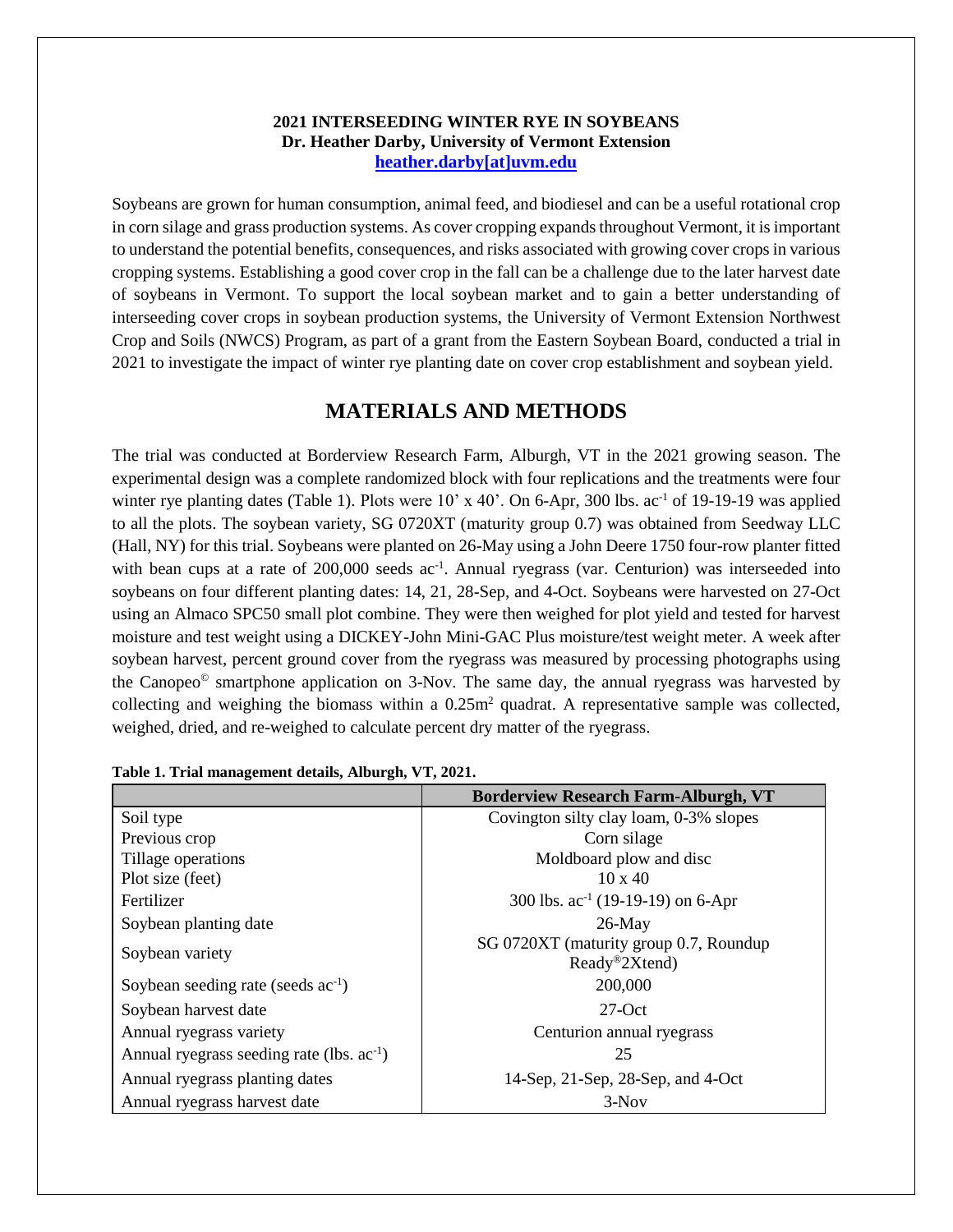Yield data and stand characteristics were analyzed using mixed model analysis using the mixed procedure of SAS (SAS Institute, 1999). Replications within trials were treated as random effects, and treatments were treated as fixed. Treatment mean comparisons were made using the Least Significant Difference (LSD) procedure when the F-test was considered significant  $(p<0.10)$ .

Variations in yield and quality can occur because of variations in genetics, soil, weather, and other growing conditions. Statistical analysis makes it possible to determine whether a difference among treatments is real or whether it might have occurred due to other variations in the field. At the bottom of each table an

LSD value is presented for each variable (i.e. yield). Least Significant Differences (LSDs) at the 0.10 level of significance are shown. Where the difference between two treatments within a column is equal to or greaterthan the LSD value at the bottom of the column, you can be sure that for 9 out of 10 times, there is a real difference between the two treatments. In this example, treatment C is significantly different from treatment A but not from

| nt  | <b>Treatment</b> Yield |                  |
|-----|------------------------|------------------|
| he  | A                      | 6.0 <sup>b</sup> |
| er  | B                      | $7.5^{ab}$       |
| ۰9  | C                      | 9.0 <sup>a</sup> |
| ıis | - LSD                  | 2.0              |
|     |                        |                  |

treatment B. The difference between C and B is equal to 1.5, which is less than the LSD value of 2.0. This means that these treatments did not differ in yield. The difference between C and A is equal to 3.0, which is greater than the LSD value of 2.0. This means that the yields of these treatments were significantly different from one another.

### **RESULTS**

Weather data were recorded throughout the season with a Davis Instrument Vantage Pro2 weather station, equipped with a WeatherLink data logger at Borderview Research Farm in Alburgh, VT (Table 2). Precipitation was much lower this season than normal. From May-Oct, there was a total of 19.25 inches of rain, nearly 4 inches below the 30-year average for that same time frame. Precipitation did increase by the end of the season, but the increased rainfall in October posed a challenge to timely soybean harvest. Warm temperatures in June were followed by unseasonably cool temperatures in July. The warm temperature persisted through October, which was over 4 degrees warmer than normal. These temperatures contributed to a total of 2830 accumulated Growing Degree Days (GDDs), which is 143 above average the 30-year average.

| Alburgh, VT                       | <b>May</b> | Jun     | Jul     | Aug     | <b>Sep</b> | Oct  |
|-----------------------------------|------------|---------|---------|---------|------------|------|
| Average temperature $(^{\circ}F)$ | 58.4       | 70.3    | 68.1    | 74      | 62.8       | 54.4 |
| Departure from normal             | $-0.03$    | 2.81    | $-4.31$ | 3.25    | 0.14       | 4.07 |
|                                   |            |         |         |         |            |      |
| Precipitation (inches)            | 0.66       | 3.06    | 2.92    | 2.29    | 4.09       | 6.23 |
| Departure from normal             | $-3.10$    | $-1.20$ | $-1.14$ | $-1.25$ | 0.42       | 2.40 |
|                                   |            |         |         |         |            |      |
| Growing Degree Days (base 50°F)   | 334        | 597     | 561     | 727     | 394        | 217  |
| Departure from normal             | 33         | 73      | $-134$  | 85      | 7          | 79   |

|  | Table 2. Weather data for Alburgh, VT, 2021. |  |  |  |  |  |
|--|----------------------------------------------|--|--|--|--|--|
|--|----------------------------------------------|--|--|--|--|--|

Based on weather data from a Davis Instruments Vantage Pro2 with WeatherLink data logger. Historical averages are for 30 years of NOAA data (1991-2020) from Burlington, VT.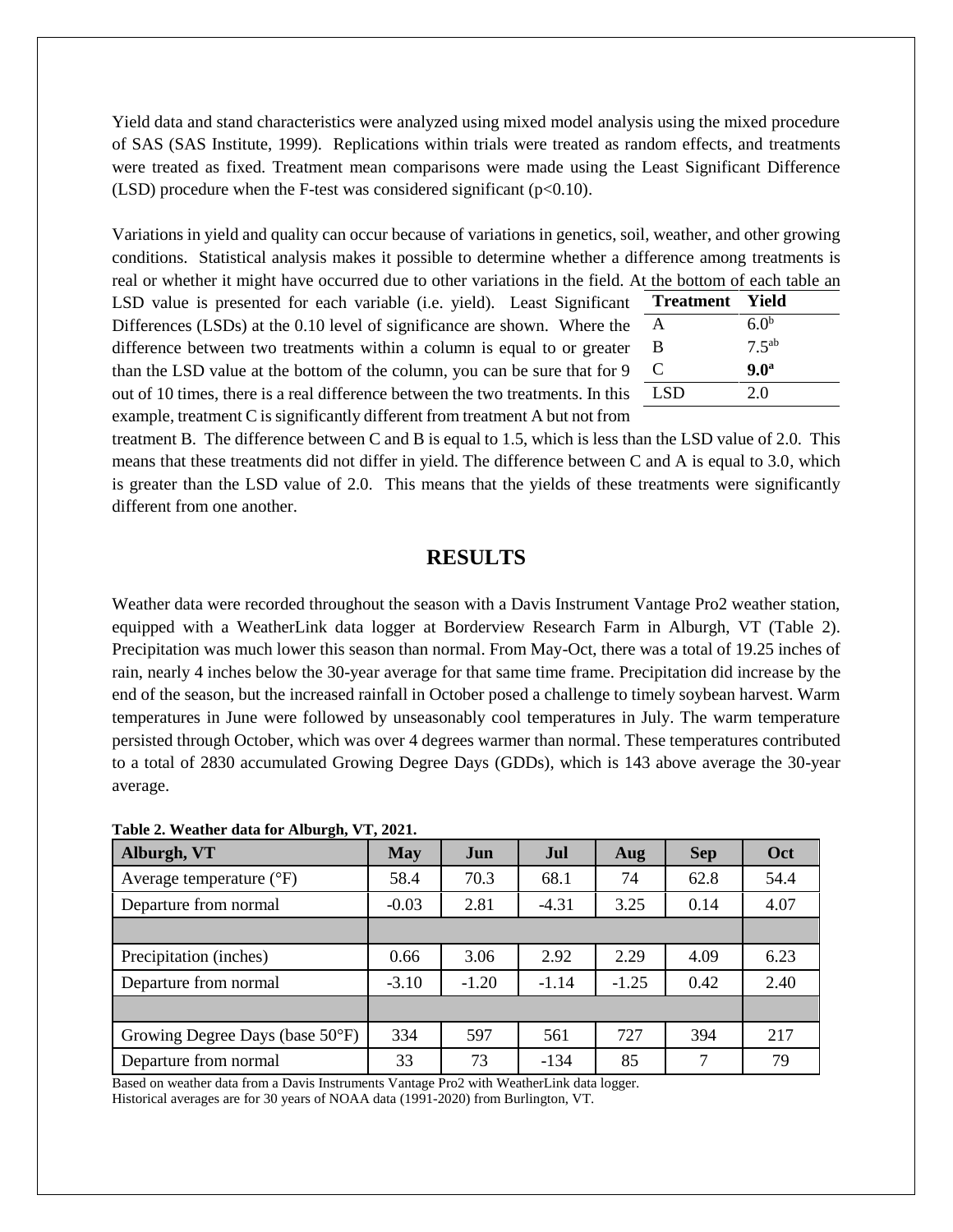The annual ryegrass planting date had no significant impact on soybean harvest (Table 3). The average harvest moisture for the trial was 24.7% and additional drying was required for safe storage. The trial yield average was 2560 lbs. or 42.7 bu.  $ac^{-1}$ . The average test weight was 51.7 lbs. bu<sup>-1</sup> which is well below the industry standard of 60 lbs. bu<sup>-1</sup>, but similar to the average test weight of this year's conventional soybean trial, 53.9 lbs. bu<sup>-1</sup>. Ground cover and ryegrass yields were significantly impacted by planting date. The first planting date, 14-Sep, had statistically higher ground cover, 52.9%, and dry matter yield, 1426 lbs. or 0.71 tons ac<sup>-1</sup>, compared to the other three planting dates. The latest planting date, 4-Oct, had the lowest ground cover, 13.6%, and dry matter yield, 235 lbs. or 0.12 tons ac<sup>-1</sup>.

|                             | $\sim$ $\sim$<br>Soybean harvest |                          |               |                         | Cover crop harvest |                  |                   |
|-----------------------------|----------------------------------|--------------------------|---------------|-------------------------|--------------------|------------------|-------------------|
| Rye planting date           | <b>Harvest</b><br>moisture       | Yield at 13%<br>moisture |               | <b>Test</b><br>weight   | Ground<br>cover    | Dry matter yield |                   |
|                             | $\frac{0}{0}$                    | $lbs. ac-1$              | bu. $ac^{-1}$ | $lbs.$ bu <sup>-1</sup> | %                  | $lbs. ac-1$      | tons $ac^{-1}$    |
| $14-Sep$                    | 23.6                             | 2703                     | 45.1          | 52.0                    | $52.9^{a\dagger}$  | $1426^{\circ}$   | 0.71 <sup>a</sup> |
| $21-Sep$                    | 25.5                             | 2670                     | 44.5          | 51.7                    | 40.8 <sup>b</sup>  | 948 <sup>b</sup> | 0.47 <sup>b</sup> |
| $28-Sep$                    | 25.2                             | 2465                     | 41.1          | 51.5                    | $25.0^\circ$       | $421^{\circ}$    | 0.21 <sup>c</sup> |
| 4-Oct                       | 24.5                             | 2403                     | 40.1          | 51.5                    | $13.6^d$           | 235 <sup>d</sup> | 0.12 <sup>d</sup> |
| LSD $(p = 0.10)^{\ddagger}$ | $NS^{\S}$                        | <b>NS</b>                | <b>NS</b>     | <b>NS</b>               | 6.54               | 174              | 0.09              |
| Trial mean                  | 24.7                             | 2560                     | 42.7          | 51.7                    | 33.1               | 758              | 0.38              |

**Table 3. Cover crop and soybean harvest characteristics, Alburgh, VT, 2021**

 $\dagger$ Within a column, treatments marked with the same letter were statistically similar ( $p=0.10$ ).

‡LSD; Least significant difference at the p=0.10.

§NS; No significant difference between treatments.

## **DISCUSSION**

Incorporating cover crops into soybeans can be challenging because the crop is harvested so late in the season. Often, there is limited time to plant a cover crop following soybean harvest. Interseeding soybeans prior to canopy closure has led to highly variable cover crop stands. Soybeans form a dense canopy before drying down and interseeding equipment may cause damage to the developing plants as well. Waiting to interseed until later in the season may also result in damage to the cash crop. Once soybeans have dried down, interseeding equipment might cause pod shatter and loss of yields right before harvest. The goal of this project was to interseed a cover crop into soybeans at later development stages. Often this time frame also coincides with optimum planting dates for cover crops. One concern about interseeding into any cash crop is that if the cover crop is planted too early, it may produce a lot of biomass and compete for water and nutrients. This could be particularly challenging in a very dry year like 2021. However, there was no statistical difference in yield, test weight, or harvest moisture between any of the planting dates. Interestingly, the annual ryegrass did get mowed-off by the combine indicating that the ryegrass could interfere with harvest. These trade-offs must be considered when making management decisions, and more research needs to be done to better understand the impact of interseeding into a soybean cropping system. It is important to remember that these data represent only one year of research at one location. UVM Extension NWCS Program will repeat this trial again in 2022.